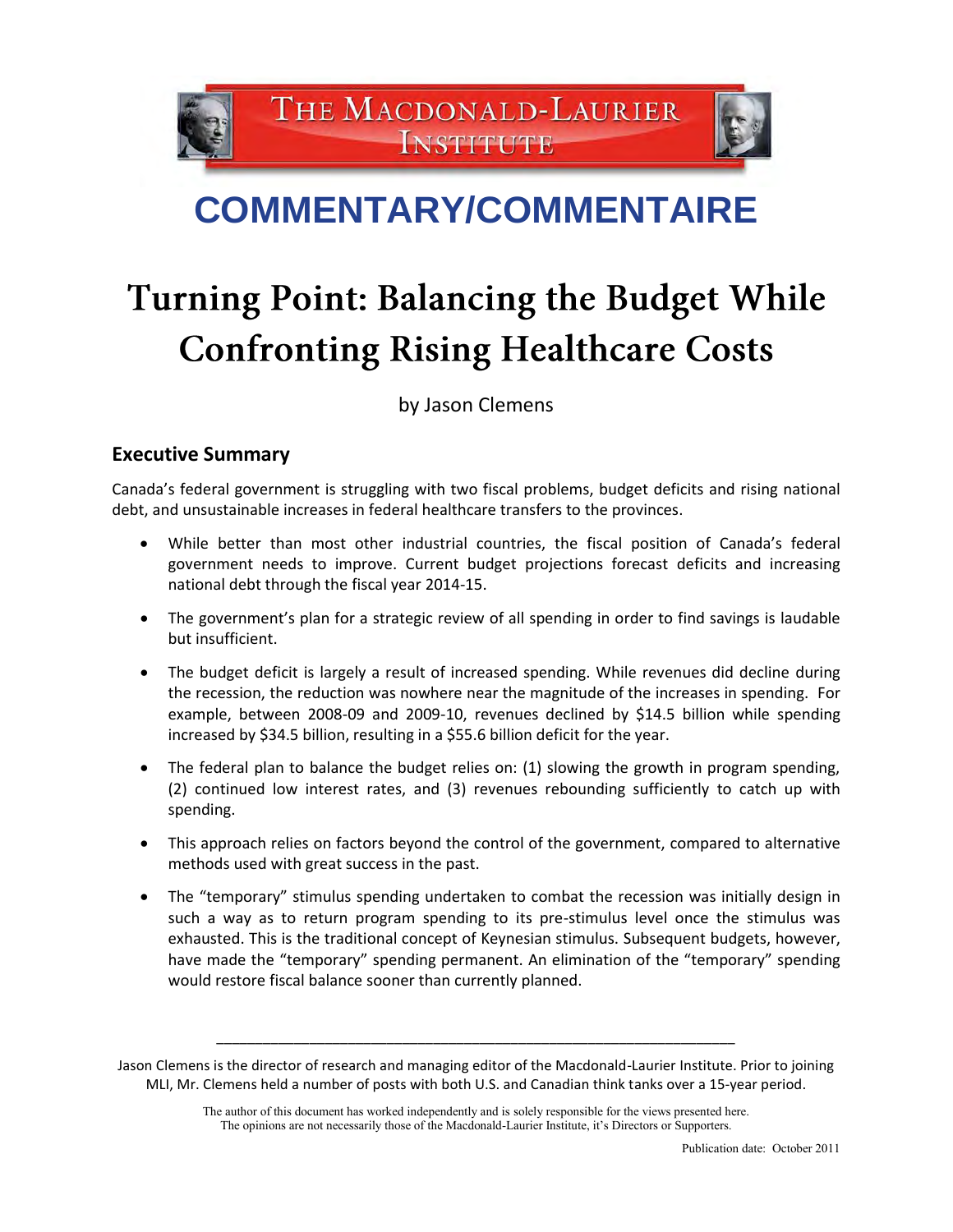- Federal transfers to the provinces in support of healthcare spending are growing at rates that will be difficult to sustain over time, which poses a real risk to the long-term sustainability of the federal budget.
- Using the base year of 2006-07, transfers to the provinces for healthcare (known as the Canada Health Transfer or CHT) will increase by 70 percent compared to an increase in total program spending (net of the CHT) of 37.6 percent. In other words, federal program spending on health transfers is increasing at almost twice the rate of all other program spending by the federal government.
- Just as provincial government spending on healthcare is crowding-out the resources available for other purposes, disproportionate increases in healthcare transfers by the federal government mean that other vital spending is similarly being crowded out.
- The solution to the deficit and debt challenges facing the federal government is a more proactive approach based on immediate spending reductions, which unlike other factors, the federal government directly controls.
- The federal government must acknowledge the folly of simply throwing more money at the provinces to provide healthcare, a strategy that has resulted in little tangible improvements. Real reform of the system is critical. The federal government needs to reform the transfer system, similar to what it did with social transfers in the mid-1990s.

## **Introduction**

l

The federal budget passed in June 2011,<sup>1</sup> which was essentially an update to the pre-election budget presented in March,<sup>2</sup> indicated a deficit for the current year (2011-12) of \$32.3 billion.<sup>3</sup> Between the current year and 2015-16, when the formal plan projects a balanced budget, the federal government expects to incur deficits totalling \$61.4 billion. The national debt is projected to reach a little over \$585 billion this year, on its way to a peak of \$614.5 billion in 2014-15, when it starts to decline.<sup>4</sup>

The federal plan to balance the budget relies on three critical points: (1) slowing the growth in program spending, (2) relatively low interest rates, and (3) revenues rebounding sufficiently to catch up with spending. This approach relies to a greater extent on factors beyond the control of the government, such as interest rates and economic growth, than alternative strategies used in the past with great success. Specifically, the federal government's current plan ignores the lessons and success of the 1995 budget in tackling the deficit. In addition, the federal government continues to ignore the mounting pressures placed on federal finances by transfers to the provinces to support healthcare spending.

This commentary details the "status quo" approach to budgeting employed by the federal government, the risks related to this passive approach, and the consequences of rapidly expanding healthcare transfers. Although Canada's fiscal position is not as dire as that many other nations, notably the United

 $^{1}$  Available a[t http://www.budget.gc.ca/2011/home-accueil-eng.html.](http://www.budget.gc.ca/2011/home-accueil-eng.html)

 $^2$  Available at http://www.budget.gc.ca/march-mars-2011/home-accueil-eng.html.

<sup>3</sup> For a succinct summary of the 2011 Budget (June) see TD Economics (2011). *The 2011 Federal Budget: The Sequel*. Available at [http://www.td.com/economics/budgets/fed\\_jun11.pdf.](http://www.td.com/economics/budgets/fed_jun11.pdf)

<sup>&</sup>lt;sup>4</sup> This projection does not take into account the enormous unfunded liabilities of the federal government or the many debts and liabilities of provincial and local governments.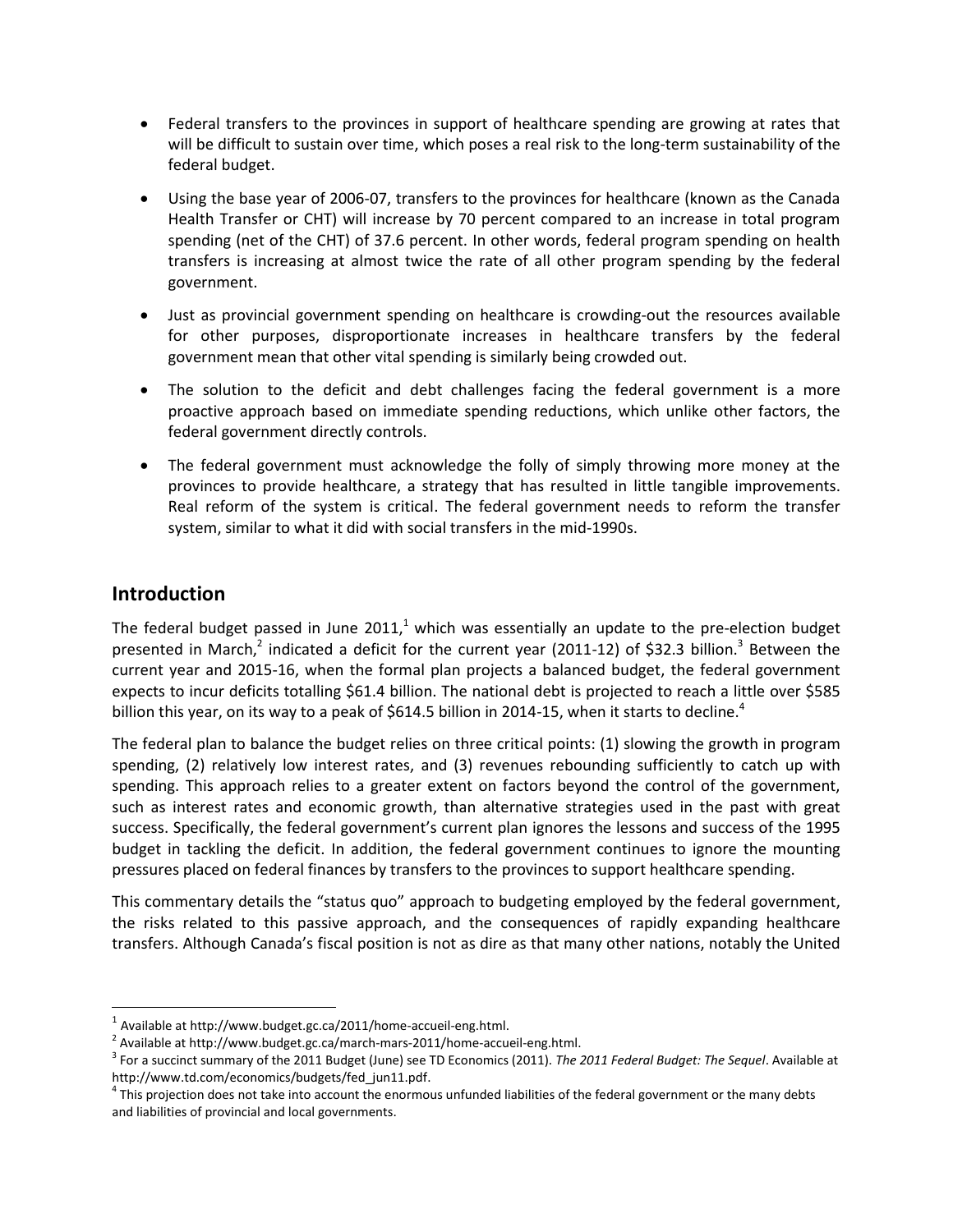States, our federal government clearly still needs to take action to resolve the current state of its finances.

## **I. The State of Federal Finances**

Canada did not escape the recent global recession. Like almost every industrial country, Canada's economy suffered from negative economic growth, higher unemployment, and generally depressed conditions. These facts influenced the finances of the government by reducing revenues and increasing spending. Figure 1 illustrates federal government spending—including both program spending and debt charges—as well as revenues, beginning in 2008-09 through to 2015-16.

As the global recession took hold, revenues collected by the federal government dropped by some \$14.5 billion between 2008-09 and 2009-10 (figure 1). At the same time, total spending by the federal government increased by \$35.4 billion, from \$238.8 billion to \$274.2 billion (figure 1). The result of the combination of increased spending coupled with lower revenues was a \$55.6 billion deficit (figure 2).



**FIGURE 1 – Fiscal Balance Adjusted** 

Some of the increase in spending is explained by programs such as Employment Insurance, which automatically increase in times of economic difficulty—specifically times of higher unemployment. The

**Sources:** Department of Finance, Canada (2010), Fiscal and Economic Update 2010; Department of Finance, Canada (2011), Budget 2011 (June).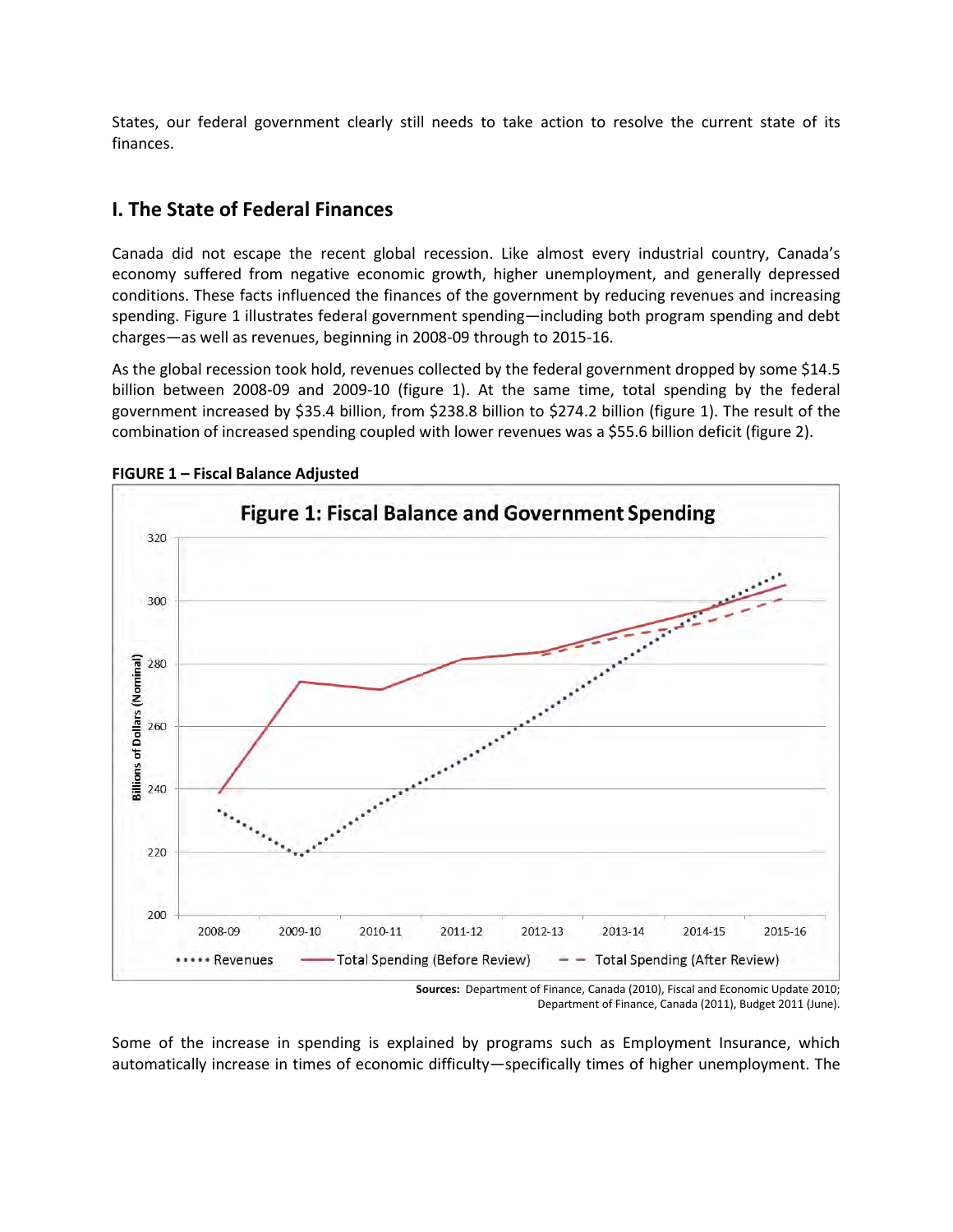bulk of the increase, however, is explained by discretionary spending increases initiated by the federal government in an attempt to combat the recession.<sup>5</sup>

The consequence of these fiscal policies is a marked move from consistent surpluses to persistent deficits. Figure 2 illustrates the size of the deficits as a share of the economy, starting in 1997-98 when the federal government recorded the first of its many post-1995 budget surpluses, through to the final year of the current budget plan (2015-16). As depicted in figure 2, the federal government formally expects to record a negligible deficit in 2014-15 before it returns to a small surplus in 2015-16.



**FIGURE 2 - Deficits** 

**Sources:** Department of Finance, Canada (2011), Fiscal Reference Tables (Access July 2011); Department of Finance, Canada (2011), Budget 2011 (June).

#### **Strategic and Operating Review**

 $\overline{a}$ 

In addition to the formal budget presented by the government, the June budget formalized an important review of federal spending designed to yield savings in the future.<sup>6</sup> Specifically, the federal government has initiated a strategic and operating review of spending, with a specific goal of reaching \$4-billion in savings by 2014-15. The plan projects savings that begin in 2012-13 at \$1 billion, then rise to \$2 billion in 2013-14, before they reach a permanent level of savings of \$4 billion in 2014-15. These

<sup>&</sup>lt;sup>5</sup> For information on the 2009-10 stimulus plan please see the 2009 Budget, available at

[http://www.budget.gc.ca/2009/pdf/budget-planbugetaire-eng.pdf.](http://www.budget.gc.ca/2009/pdf/budget-planbugetaire-eng.pdf) In particular, table 1.2 provides a broad overview of the stimulus plan and tables 3.5, 3.6, 3.7, and 3.8 provide summaries of different components of the stimulus program. In addition, chapter 3 of the budget contains both financial and operational details regarding the stimulus plan.

 $^6$  For information on the strategic and operating review please see Table 5.2 in Budget 2011 (June), which is available at [http://www.budget.gc.ca/2011/home-accueil-eng.html.](http://www.budget.gc.ca/2011/home-accueil-eng.html) Please note that this review of spending was announced during the federal election campaign of 2011.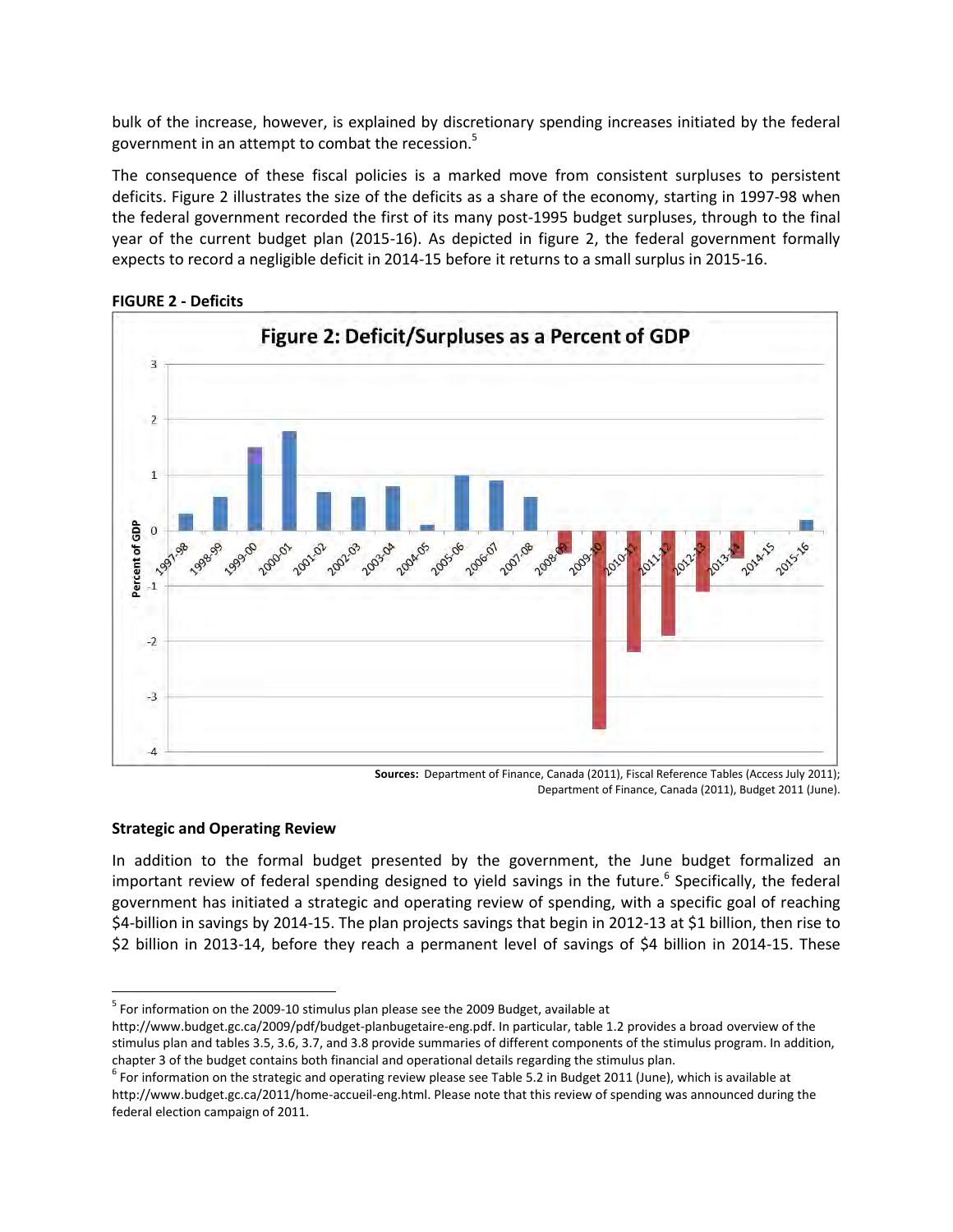savings are illustrated by the dashed spending line in figure 1. The savings would result in a balanced budget one year sooner (2014-15) than the formal budget plan.

While the introduction of a spending review aimed to identify and secure savings is a positive step in federal fiscal policy, it falls short on several counts. First, while the program identifies a total for savings, the details of the savings have not yet been developed. Second, the goal is to achieve savings in the future rather than immediately. Third, the review only looks at direct federal spending and therefore excludes transfers to individuals, businesses, and the provinces and territories. And fourth, the overall approach of the government to balance the budget still relies on slowing the growth of spending while hoping that revenues catch up.

It is the latter point that poses the greatest threat to the government's fiscal plan. Any deviation from the plan, including higher than expected growth in spending, slowly growing revenues, and/or higher than anticipated interest costs could all result in higher deficits and a longer timeline to achieve a balanced budget. Indeed, given the slowing U.S. economy and ongoing turmoil in Europe,<sup>7</sup> it is likely that the government's expectations for revenues and spending are already behind schedule.

Passively relying on slowing the growth in spending while counting on revenues to catch up ignores the lessons of the 1980s and 1990s. During those years, the federal government, along with many of the provinces, relied on similar plans, with no success. Spending inevitably came in higher than expected and revenues never seemed to grow at the rates assumed; the result was persistent deficits and rising debt.<sup>8</sup>

The 1995 federal budget took a dramatically different approach to solving the national deficit.<sup>9</sup> The governing Liberals, under the leadership of Prime Minister Jean Chrétien and Finance Minister Paul Martin, initiated a near 10-percent reduction in federal spending over two years, a policy that resulted in a budget surplus just a few years later (1997-98). Put differently, rather than relying passively on external events like faster-growing revenues or lower interest costs, the federal government actively reduced program spending immediately in order to move towards a balanced budget. This approach was subsequently replicated by many provinces across the country.<sup>10</sup>

#### **Stimulus Spending Becomes Just More Spending**

l

Another important consideration regarding the nature of federal spending programs is that increased spending to stimulate economic activity, which should be temporary, more often than not tends to become permanently embedded in future budgets. Figure 3 presents the program spending plans

 $^7$  An example of this slowing in economic activity has already emerged. The report on second quarter GDP (value of all goods and services produced in the country) indicated a 0.1% decline in economic activity in the second quarter of 2011 compared to the first quarter. Please see for further information [www.statcan.gc.ca/daily-quotidien/110831/dq110831a-eng.htm.](http://www.statcan.gc.ca/daily-quotidien/110831/dq110831a-eng.htm) 

<sup>&</sup>lt;sup>8</sup> For a more thorough discussion of the experience of the 1980s and 1990s, please see Brian Lee Crowley, Jason Clemens, and Niels Veldhuis (2010). *The Canadian Century: Moving Out of America's Shadow*. (Toronto, ON: Key Porter); a related and shorter synopsis is also available by Niels Veldhuis, Jason Clemens, and Milagros Palacios (2011). *Budget Blueprint: How Lessons from Canada's 1995 Budget Can Be Applied Today*. Studies in Tax and Budget (February 2011). Available at

[http://www.fraserinstitute.org/uploadedFiles/fraser-ca/Content/research-news/research/publications/BudgetBlueprint.pdf.](http://www.fraserinstitute.org/uploadedFiles/fraser-ca/Content/research-news/research/publications/BudgetBlueprint.pdf)   $^9$  For information on the 1995 federal budget see http://www.fin.gc.ca/toc/1995/buddoclist95-eng.asp.

 $10$  Note that reforms in SK and AB preceded the federal reforms in 1995. For a quick summary of these reforms and there results please see: Jason Clemens (2011). *Balancing Budgets: Good Politics, Good Policy*. Ottawa, ON: Macdonald-Laurier Institute. Available at [http://www.macdonaldlaurier.ca/new-mli-commentary-balancing-budgets-is-good-politics-and-good](http://www.macdonaldlaurier.ca/new-mli-commentary-balancing-budgets-is-good-politics-and-good-policy/)[policy/.](http://www.macdonaldlaurier.ca/new-mli-commentary-balancing-budgets-is-good-politics-and-good-policy/)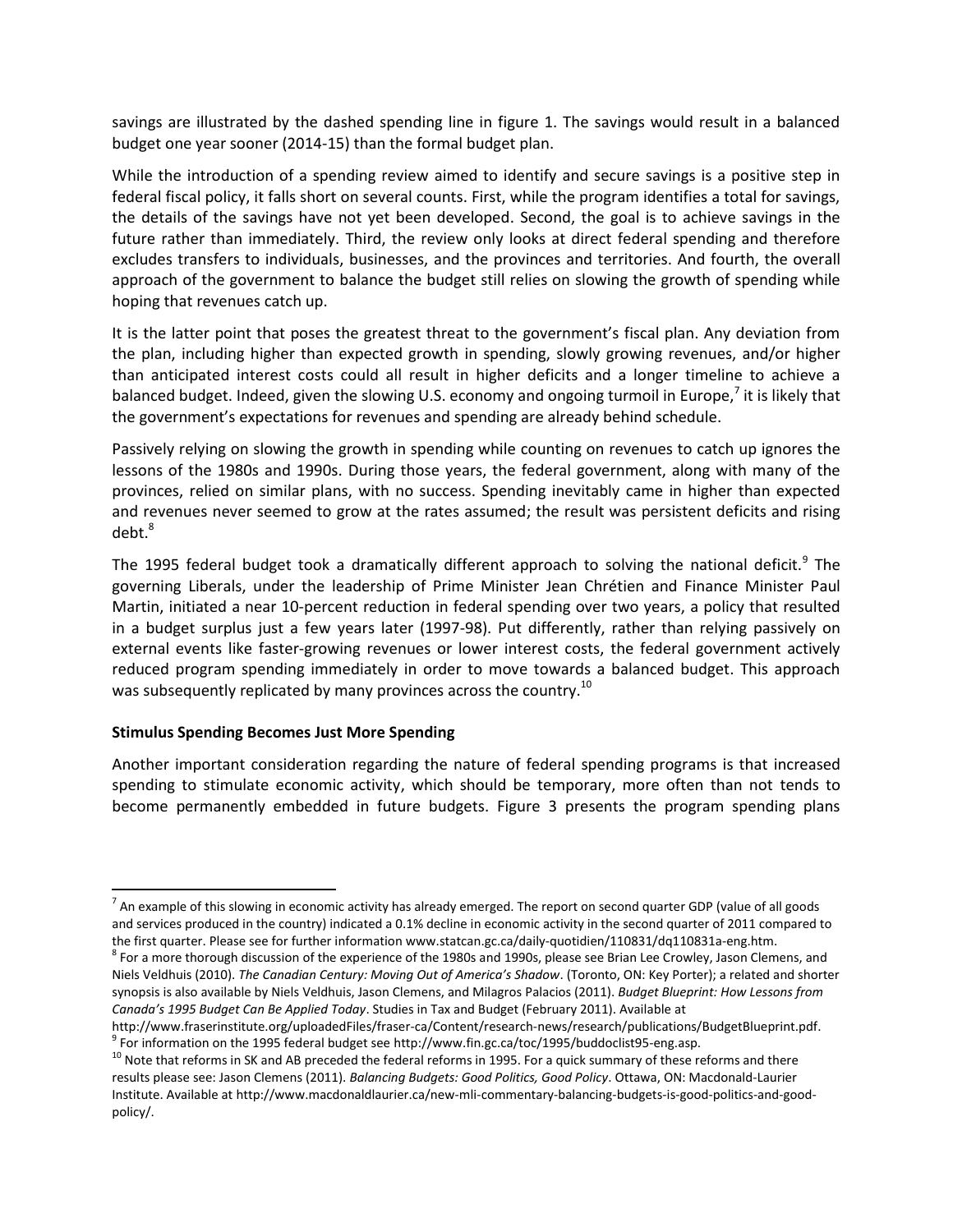presented by the federal government in the 2008, 2009, and 2010 budgets.<sup>11</sup> From it we can glean two important insights.



#### **FIGURE 3 – Program Spending**

l

Department of Finance, Canada (2009), Budget 2009; Department of Finance, Canada (2010), Budget 2010; Department of Finance, Canada (2010), Fiscal and Economic Update 2010.

First, the jump in program spending from Budget 2008 to Budget 2009 is the traditional Keynesian-type of stimulus. Under a Keynesian stimulus plan, temporary spending is initiated in order to increase aggregate demand and stimulate or encourage private consumption. Once the temporary spending is exhausted, program spending returns to its previous levels. This is exactly what was planned in the 2009 budget, as illustrated by the deviation in spending between the two budgets (2008 and 2009) in fiscal years 2009-10 and 2010-11 (figure 3). It's clear that Budget 2009 introduced higher levels of program spending than were planned for in the previous budget (2008). However, the higher levels of program spending are only temporary and spending levels return to their pre-stimulus levels in 2011-12 (figure 3)

Second, and more pertinent to the current discussion, is the change initiated by Budget 2010. Rather than returning to the previous level of spending outlined in both the 2008 and 2009 budgets, the 2010 budget proposed and implemented program spending at a new, permanently higher level (albeit with a slower rate of growth in the future). Put differently, the 2010 budget implemented higher levels of program spending for 2009-10, 2010-11, and 2011-12, which then became the baseline or starting points for future spending.

 $11$  Note that the figures used for the 2010 plan were taken from the fall Economic and Fiscal Update (2010) rather than the spring budget. This was done in order to present the most up-to-date figures for the 2010 plan before the 2011 Budget. Details regarding the update are available a[t http://www.fin.gc.ca/ec2010/efp-pef-eng.asp.](http://www.fin.gc.ca/ec2010/efp-pef-eng.asp)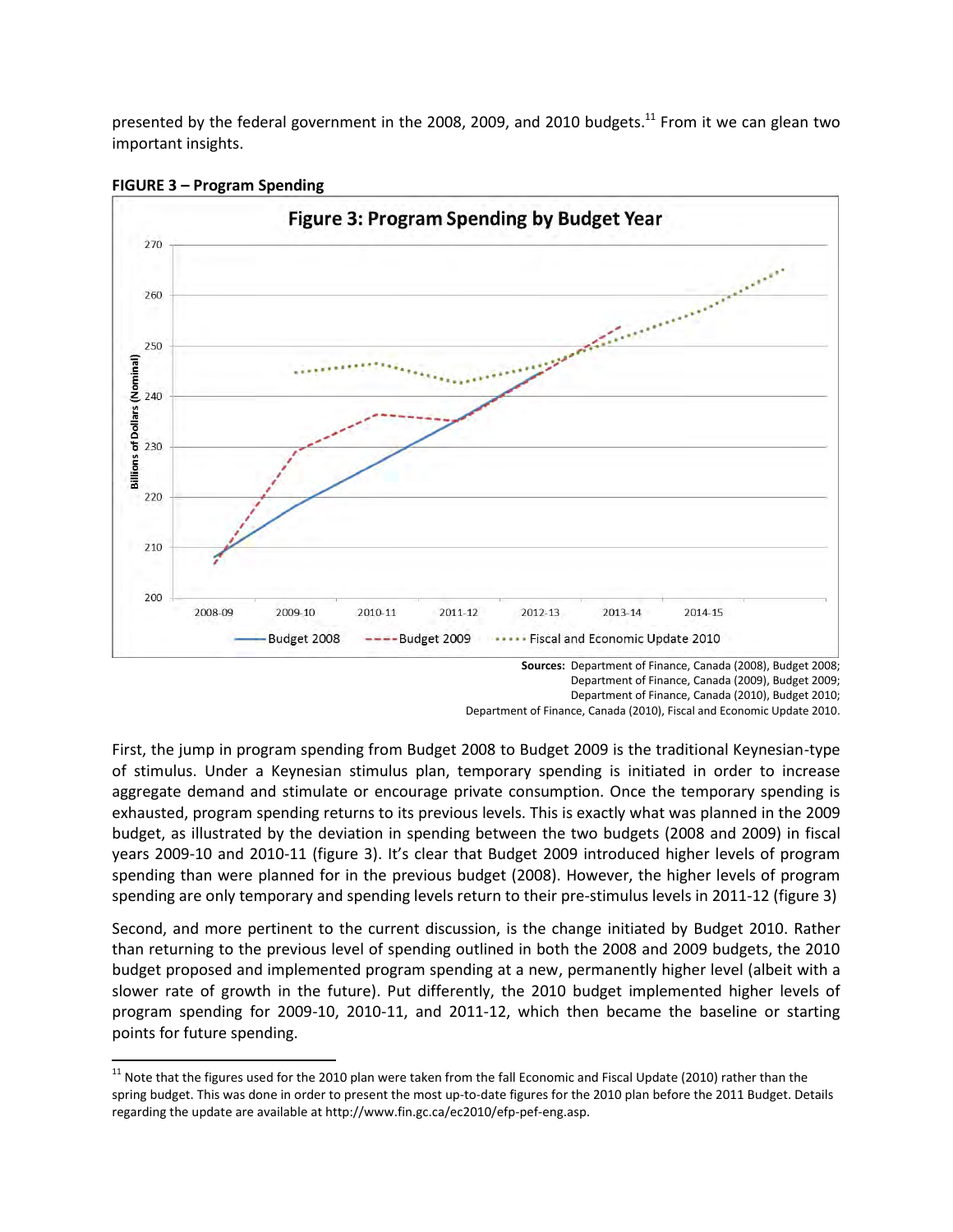In other words, what were supposed to be temporarily higher levels of program spending did not return to their pre-stimulus levels but simply became the new floor or base from which future program spending would grow. This is clearly illustrated in figure 3, wherein the program spending for budget 2010 is well above the levels proposed in the 2008 and 2009 budget.

Figure 4 presents an alternative way to understand and visualize the permanence of "temporary" stimulus spending. It illustrates the actual and planned program spending, as well as what is termed the stable program spending, starting in 2006-07 through to 2015-16. The solid line represents the actual and planned program spending by the federal government. The dashed line, which begins in 2008-09, illustrates what program spending would have been to maintain stable inflation-adjusted per-person program spending at pre-stimulus levels. Program spending above this level (dashed line) means permanent additional per-person spending.



#### **FIGURE 4 – Stable Program Spending**

**Sources:** Department of Finance, Canada (2008), Budget 2008; Department of Finance, Canada (2009), Budget 2009; Department of Finance, Canada (2010), Budget 2010; Department of Finance, Canada (2010), Fiscal and Economic Update 2010; Department of Finance, Canada (2011), Fiscal Reference Tables (Accessed July 2011);

Department of Finance, Canada (2011), Budget 2011 (June).

The federal government's initiation of a review of spending with an aim of achieving \$4 billion in permanent annual savings by 2014-15 is laudable, and a positive step in federal fiscal policy. However, given the state of federal finances, it is insufficient to the task. Specifically, the current approach employed by the federal government relies on factors like revenue growth, which is linked to economic growth, and low interest rates, factors that it cannot directly control. A more purposeful approach,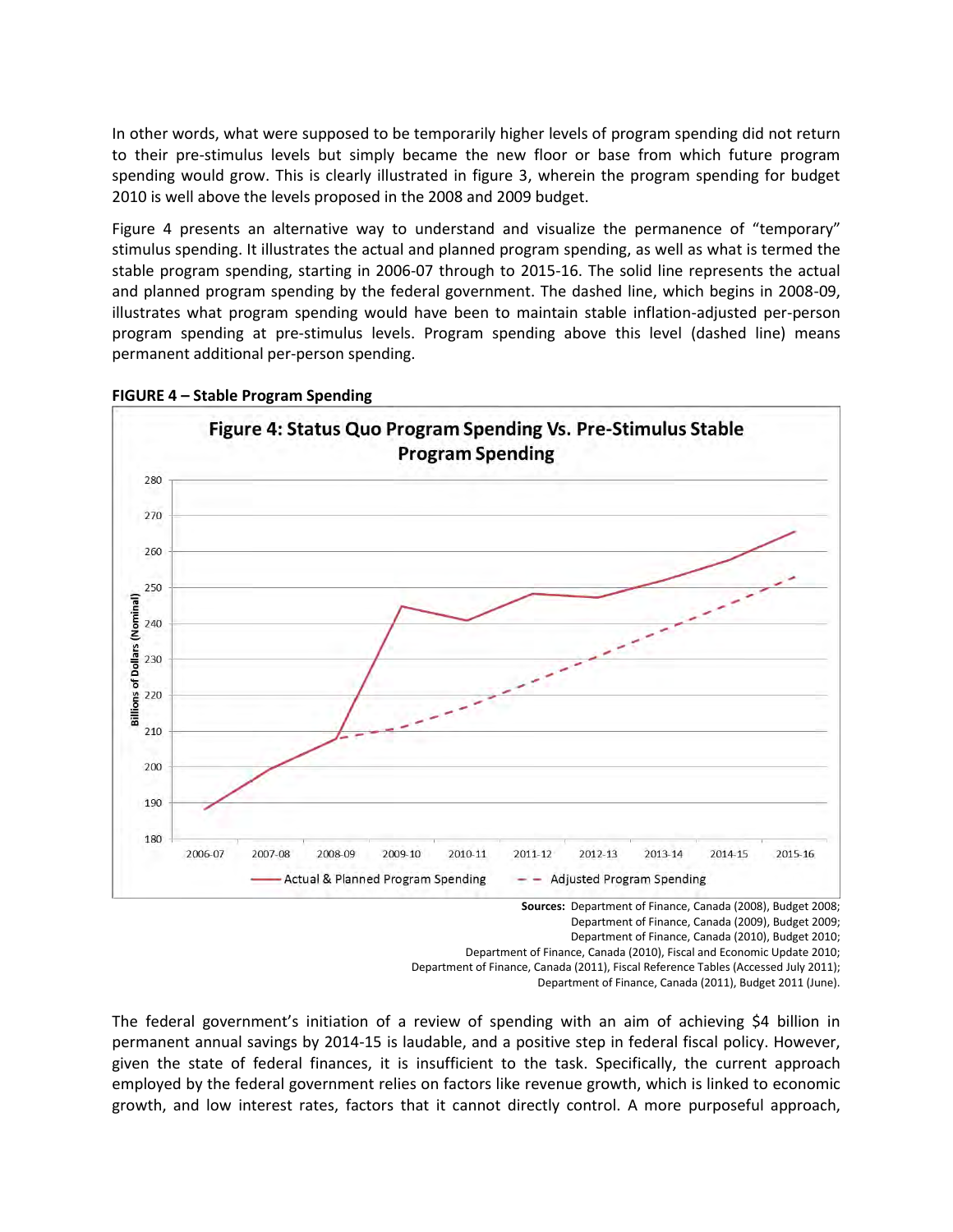similar to the one used by the Liberals in 1995 that enacted immediate spending reductions, represents a superior plan with less risk to the goal of restoring fiscal balance.

## **II. Additional Risk: Rising Healthcare Spending**

Beyond the federal government's reliance on slowing the growth of spending and hoping that revenues will rebound strongly, it faces an additional budget risk. Federal transfers to the provinces in support of healthcare spending are growing at rates that will be difficult to sustain over time.<sup>12</sup> Figure 5 illustrates the actual, nominal value of the Canada Health Transfer (CHT) for the past five years, as well as the expected value of the CHT for the next five years.<sup>13</sup> The CHT is expected to increase from a little over \$20 billion in 2006-07 to slightly more than \$34 billion by 2015-16, an increase of nearly 70 percent over a single decade.



**FIGURE 5 – CHT** 

 $\overline{a}$ 

Please note that the budget does not break out CHT and CST payments specifically. **Sources:** Department of Finance, Canada (2011) Federal Support to Provinces and Territories

(May 2011 Update) Available at [www.fin.gc.ca/fedprov/mtg-eng.asp;](http://www.fin.gc.ca/fedprov/mtg-eng.asp)

Department of Finance, Canada (2011), Budget 2011 (June).

<sup>&</sup>lt;sup>12</sup> For an excellent discussion of the fiscal pressures being placed on government finances by healthcare as well as the policy options available please see David Dodge and Richard Dion (2011). *Chronic Healthcare Spending Disease: A Macro Diagnosis and Prognosis*. Toronto, ON: C.D. Howe Institute. Available a[t http://www.cdhowe.org/pdf/Commentary\\_327.pdf.](http://www.cdhowe.org/pdf/Commentary_327.pdf)

<sup>&</sup>lt;sup>13</sup> Please note that the specific values of the CHT after 2011-12 were calculated based on a 6% annual increase, which the Minister of Finance has already committed to for the next two years. Precise numbers for CHT payments are only available up to 2011-12. Future CHT payments are combined with the Canada Social Transfer (CST) to form the Canada Health and Social Transfer (CHST), which is specified in the federal budget.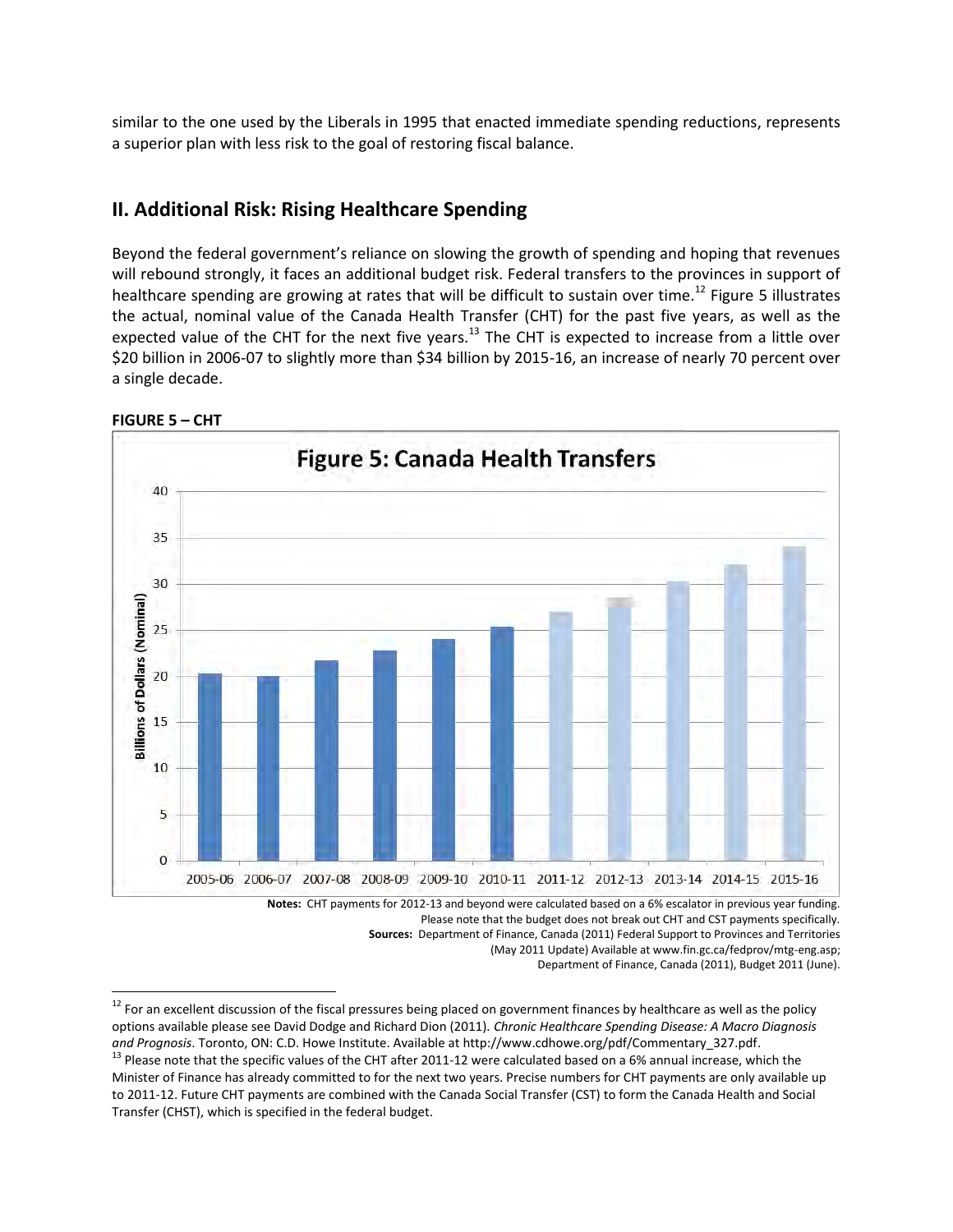Another way to think about the growth in federal payments to the provinces to support healthcare spending is to consider the total growth in CHT payments compared to the growth in total program spending minus the value of the CHT. Figure 6 compares the growth in the CHT against the growth in all other program spending by the federal government beginning in 2006-07. From the base year of 2006- 07, CHT payments will increase by 70 percent, compared to an increase in total program spending (net of the CHT) of 37.6 percent. That means that federal spending on health transfers is increasing at almost twice the rate of all other program spending.



**FIGURE 6 – CHT Index** 

**Notes:** CHT payments for 2012-13 an beyond were calculated based on a 6% escalator in previous year funding. Please note that the budget does not break out CHT and CST payments specifically.

Total CHST payments for 2012-13 and beyond were taken from the 2011 Budget. Program spending is adjusted to remove the CHT. In other words, the measure of program spending is net of the CHT.

**Sources:** Department of Finance, Canada (2011). Federal Support to Provinces and Territories (May 2011 Update).

Available a[t www.fin.gc.ca/fedprov/mtg-eng.asp;](http://www.fin.gc.ca/fedprov/mtg-eng.asp) Department of Finance, Canada (2011), Budget 2011 (June);

Department of Finance, Canada (2011), Fiscal Reference Tables, Table 7.

Available a[t www.fin.gc.ca/frt-trf/2010/frt-trf-1002-eng.asp#tbl7,](http://www.fin.gc.ca/frt-trf/2010/frt-trf-1002-eng.asp#tbl7) accessed on July 26, 2011.

To understand the impact of relatively high rates of growth in health transfers compared to all other federal spending, one only has to observe provincial spending. Figure 7 illustrates the share of provincial spending, not including interest payments, devoted to healthcare in 1988-89 and 2008-09. (2008-09 is used as the final year of comparison because the data used to calculate this series is no longer available from Statistics Canada).

In every province, the share of total spending devoted to healthcare spending has increased over the time period covered. In many cases, the share of total spending consumed by healthcare is now over 40 percent and approaching 50 percent. In other words, in every province the share of resources collected by the province in the form of taxes and fees has increasingly been allocated to fund healthcare. In the absence of additional borrowing or increases in taxes, the result of these disproportionate increases in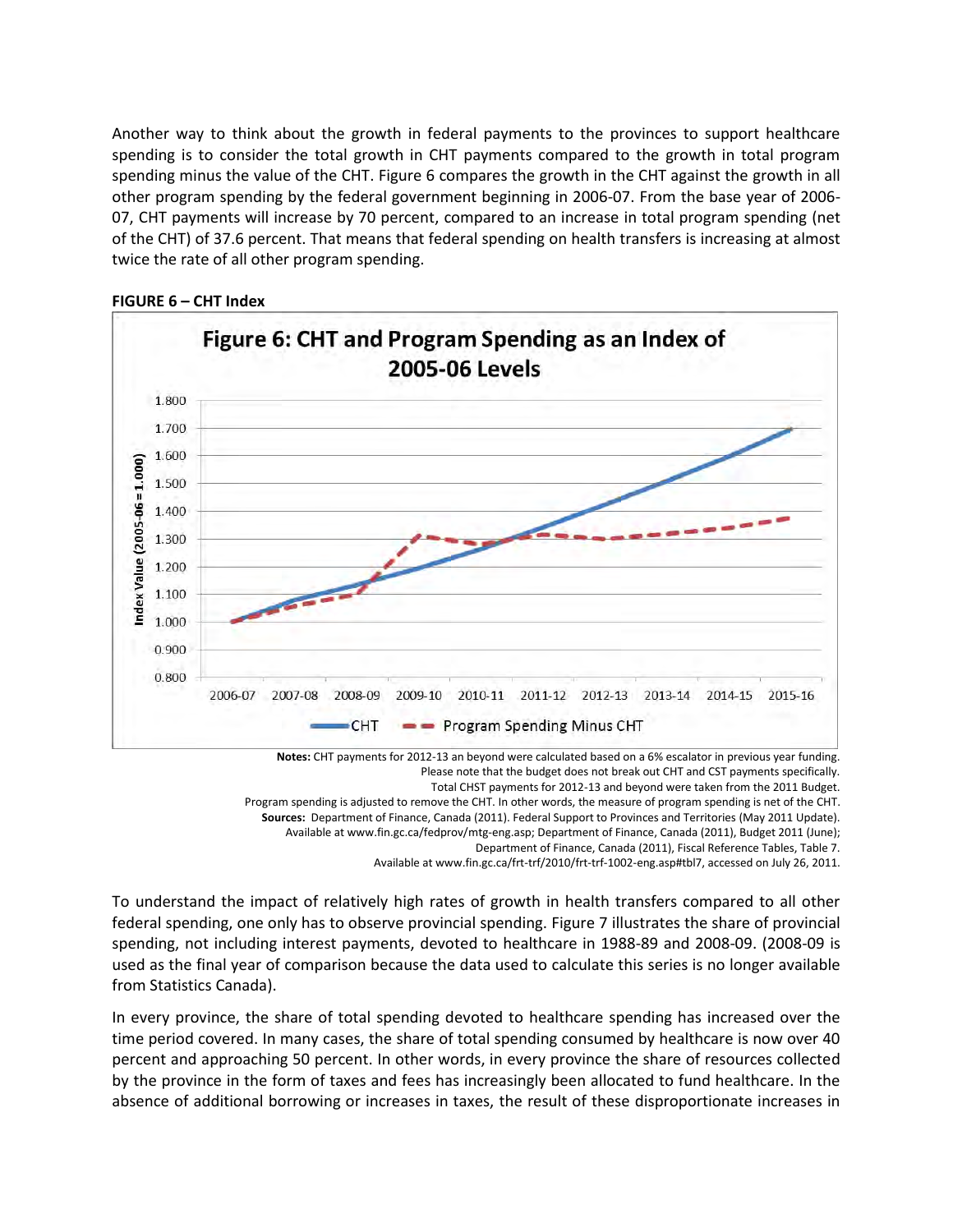healthcare spending is that it is crowding out other spending, particularly in critical areas such as K-12 education, infrastructure, transportation, and justice.



#### **FIGURE 7 – Provincial Health**

The disproportionate increases in healthcare transfers by the federal government to the provinces recall that health transfers are growing at 70 percent while all other program spending is growing at roughly half that rate—means that other federal spending, whether on defense, transportation, national security, or other vital areas of federal jurisdiction, continues to be crowded out.

## **Conclusion**

The federal government must consider new approaches to solving both problems, the current deficit and rising debt, and a better containment of rising healthcare spending.

The current approach relied on to solve the deficit and debt problem, namely slowing the growth of spending while hoping revenues catch up, is inherently risky. It failed throughout the 1980s and early 1990s. The solution to the deficit and debt challenges facing the federal government is a more proactive

**Source:** Statistics Canada (2010), CANSIM Table 385-0002; calculations by author.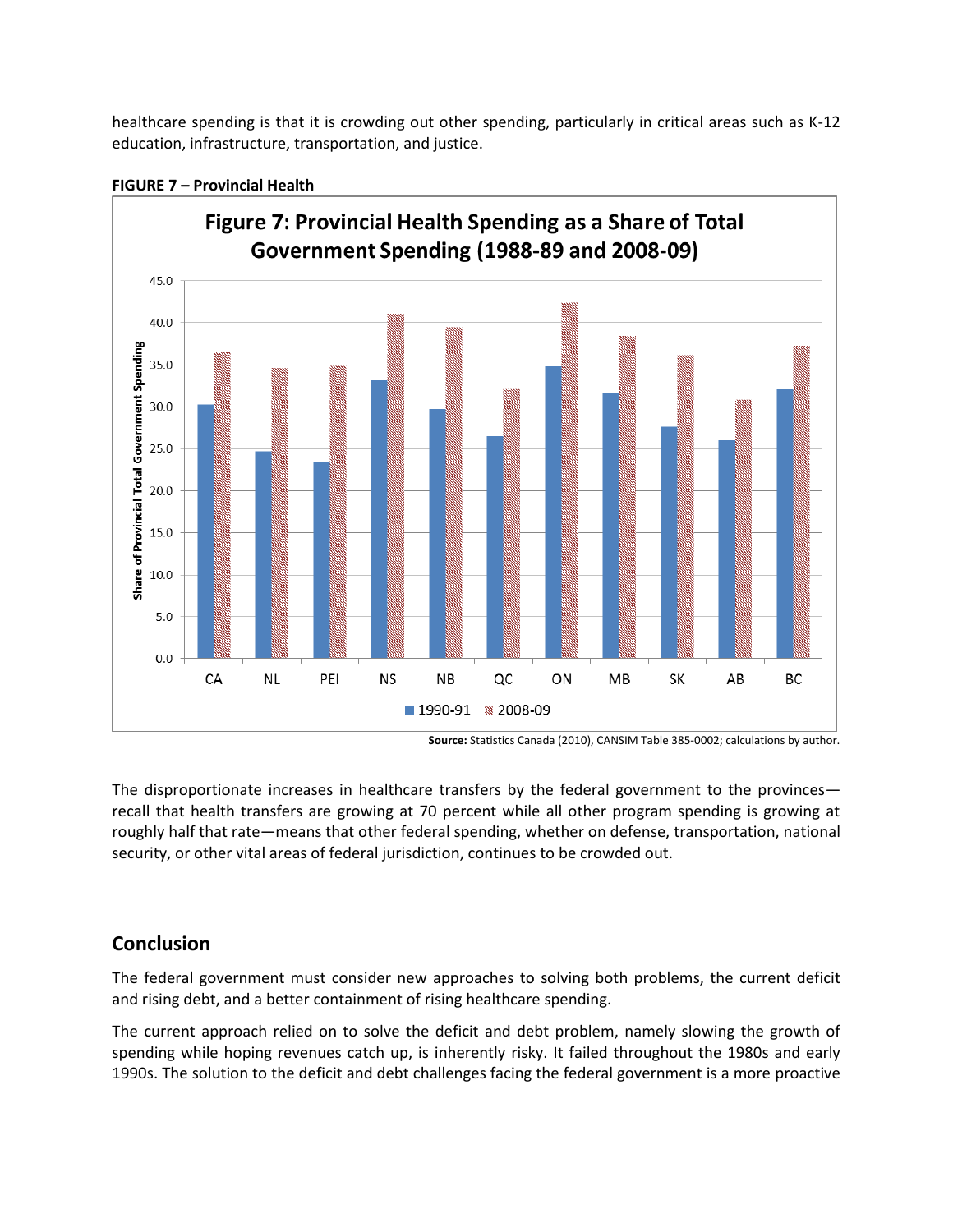approach based on immediate spending reductions, which, unlike other factors, the federal government directly controls.

In addition, the federal government must acknowledge the folly of simply throwing more money at the provinces to provide healthcare. Despite large sums of monies spent by both the federal and provincial governments, Canada's healthcare system has not improved.<sup>14</sup> In addition, the crowding-out of provincial spending on key areas of responsibility in order to dedicate more resources to healthcare is now being observed at the federal level. Real reform of the healthcare system is critical.

The federal government needs to become part of the solution by reforming the transfer system, in a similar manner to what it accomplished with social transfers in the mid-1990s. The Canada Health Accord, which governs the Canada Health Transfer, expires in 2014. The federal and provincial governments are preparing for negotiations to renew it, an historic opportunity to reform healthcare spending in a fundamental way.

Canada's national finances are in a precarious state. We face immediate challenges in the form of deficits and rising debt, as well as longer-term problems emanating from ever-increasing healthcare spending. The Macdonald-Laurier Institute has launched a new series, *Turning Point 2014*, to confront these specific problems and offer solutions. This discussion is the first in that series.

 $\overline{a}$ 

[www.cma.ca/multimedia/CMA/Content\\_Images/Inside\\_cma/Annual\\_Meeting/2011/AdvisoryPanelReport\\_en.pdf;](http://www.cma.ca/multimedia/CMA/Content_Images/Inside_cma/Annual_Meeting/2011/AdvisoryPanelReport_en.pdf) Canadian Institute for Health Information (CIHI) (2010). *Health Care in Canada, 2010*. Ottawa, ON. Available at

<sup>&</sup>lt;sup>14</sup> For example, see the Canadian Medical Association (2011). *Report of the Advisory Panel on Resourcing Options for Sustainable Health Care in Canada*, July 2011. Available at

[http://secure.cihi.ca/cihiweb/products/HCIC\\_2010\\_Web\\_e.pdf;](http://secure.cihi.ca/cihiweb/products/HCIC_2010_Web_e.pdf) Canadian Institute for Health Information (CIHI) (2011). *Health Indicators 2011*. Ottawa, ON. Available at [http://secure.cihi.ca/cihiweb/products/health\\_indicators\\_2011\\_en.pdf;](http://secure.cihi.ca/cihiweb/products/health_indicators_2011_en.pdf) and the Canadian Institute for Health Information (CIHI) (2011). *Wait Times in Canada – A Comparison by Province, 2011*. Ottawa, ON. Available a[t http://secure.cihi.ca/cihiweb/products/Wait\\_times\\_tables\\_2011\\_en.pdf.](http://secure.cihi.ca/cihiweb/products/Wait_times_tables_2011_en.pdf)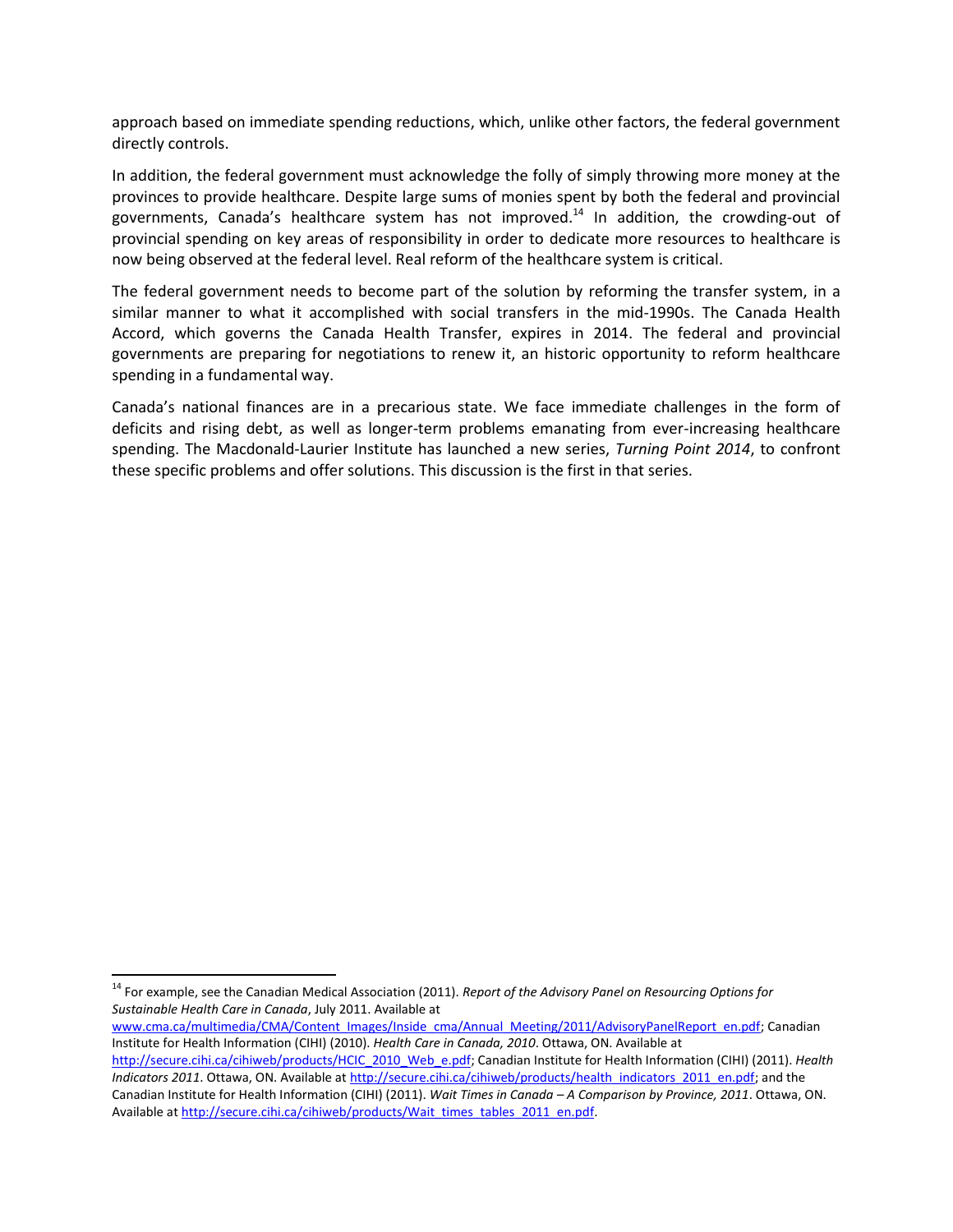

## THE MACDONALD-LAURIER **INSTITUTE**



The Macdonald-Laurier Insitute for Public Policy exists to make poor-quality public policy in Ottawa unacceptable to Canadians and their political and opinion leaders, by proposing thoughtful alternatives through non-partisan and independent research and commentary.

The Macdonald-Laurier Insitute is an independent, non-partisan registered charity for educational purposes in both Canada and the United States. We are grateful for support from a variety of foundations, corporations and individual donors. The Institute would not be able to continue making a diffrence for Canadians without the support of people across Canada and the United States for our publications on policy issues from aboriginal affairs to democratic institutions; support for our events featuring thought and opinion leaders; and support for our other activities.

#### For information on supporting the work of the Macdonald-Laurier Insitute by making a charitable donation, please visit our website at www.macdonaldlaurier.ca/supportMLI

The notion that a new think-tank in Ottawa is unnecessary because it would duplicate existing institutions is completely mistaken. The truth is there is a deep dearth of independent think-tanks in our nation's capital. - Allan Gotlieb, former Deput Minister of External Affairs and Ambassador to Washington

To surmount the enormous challenges of getting Canada's place in the world right and taking advantage of changing opportunities, we need more ideas, input, discussion and debate in Ottawa - that is where the crucial decisions about our future are made. That's why MLI is so vital to Canada today. - Hon. James S. Peterson, former Minister of International Trade and Member of Parliament for 23 years

MLI is a registered charity for educational purposes with the IRS and CRA